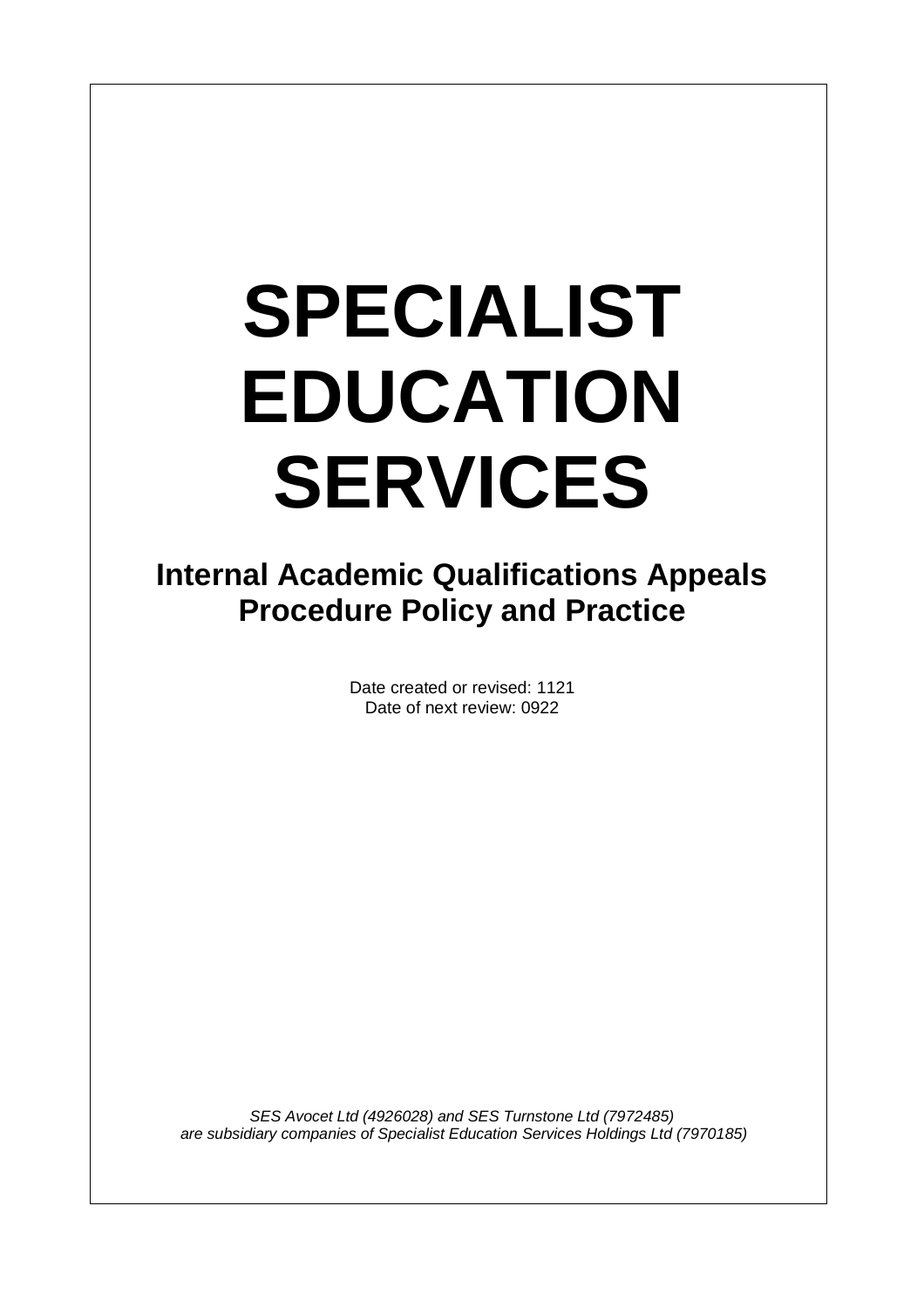## **1 INTRODUCTION**

In accordance with the JCQ A guide to awarding bodies' appeals process (November 2021), Avocet House and Turnstone House Schools are committed to ensure that:

- Internal assessments are conducted by staff who have the appropriate knowledge, understanding and skills.
- Assessment evidence provided by the candidates is produced and authenticated according to the requirements of the relevant specifications for each subject.
- The consistency of internal assessment is assured through internal standardisation as set out by the Awarding Bodies.
- Staff responsible for the internal standardisation and/or assessment attends any compulsory training sessions.

## **2 WRITTEN APPEALS PROCEDURE**

- Each Awarding Body publishes procedures for appeals against decisions and the Examinations Officer will be able to advise students and parents of these procedures. Details of these procedures are made accessible to all candidates before they sit any examinations.
- Appeals may be made to each establishment regarding the procedures used in internal assessment, but not the actual marks or grades submitted by the school for moderation by the Awarding Body.
- The Centre will ensure that the candidate provides their written consent for any clerical checks review of marking and access to scripts.
- A student or parent wishing to appeal against the procedures used in internal assessments should contact the Examinations Officer as soon as possible to discuss the appeal and a written appeal must be received by the Examinations Officer at least two weeks before the date of the last external examination in that subject. The grounds for the appeal must be clearly stated.
- On receipt of a written appeal, the Examinations Officer, Head of Education and Principal will conduct an enquiry into the internal assessment, with at least one having played no part in the original assessment process.
- The teacher marking the assessment will be able to respond to the appeal in writing, and a copy will be sent to the appellant.
- The enquiry will consider whether the procedures used for the internal assessment were in conformity with the published requirements of the Awarding Body and the Code of Practice.